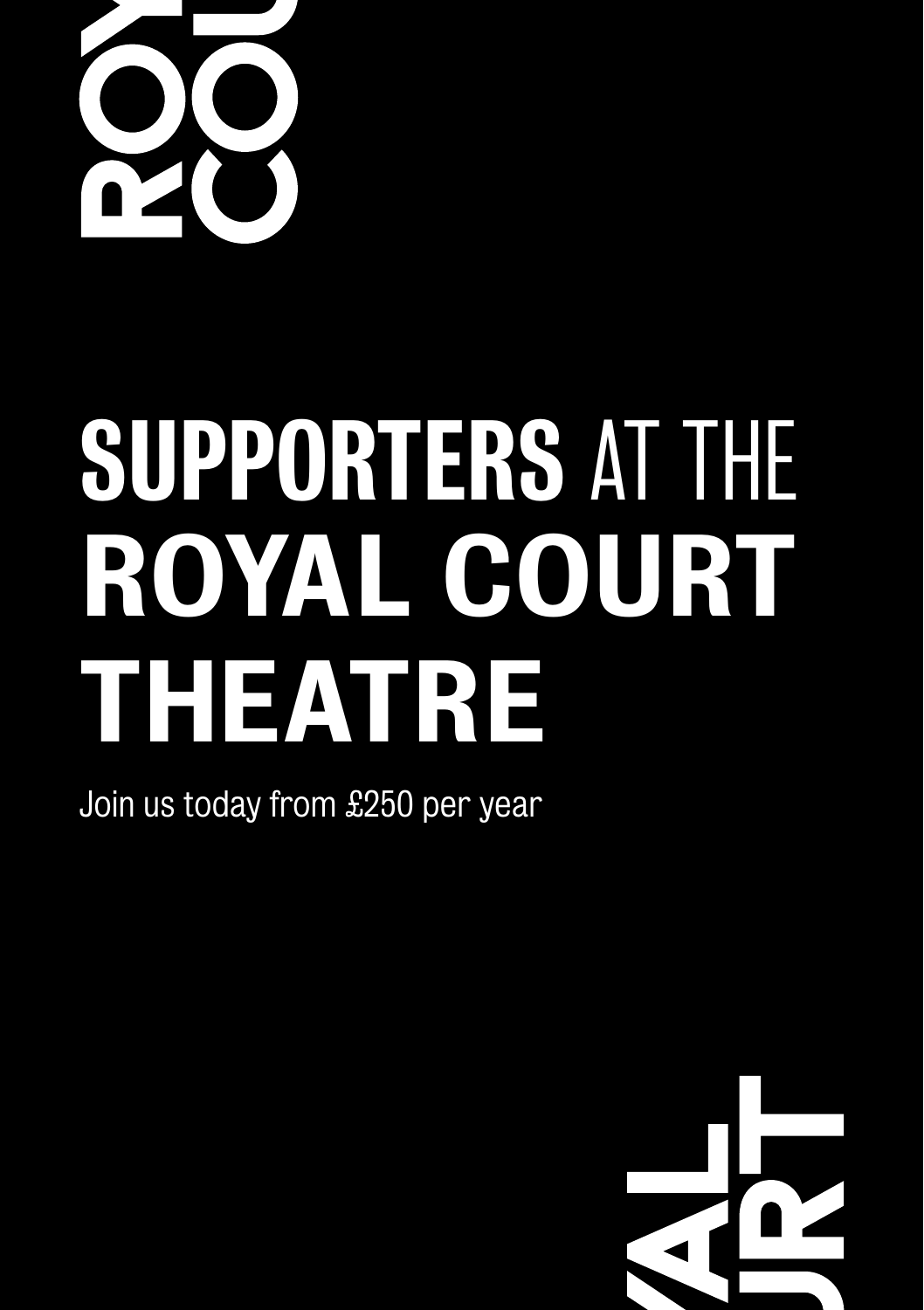

## THE ROYAL COURT THEATRE

Our task is to look forward – to seek out the "new, to fight for the voices yet to be heard and to change theatre in ways which we cannot yet even know." Vicky Featherstone, Artistic Director

The Royal Court Theatre was founded in 1956 by George Devine, calling for a theatre where 'the experimentalists of the modern era may be seen' with 'hard-hitting, uncompromising writers' whose 'works are stimulating, provocative and exciting'.

For over 60 years the Royal Court has premiered ground-breaking new plays and helped launch the careers of today's most pioneering writers. As the writers' theatre, our mission remains unchanged with the playwright at the heart of everything we do. We know how crucial it is for us to keep taking risks to find stories from everywhere and create theatre for everyone.

As a registered charity, we need your help to do this.

Join us as a Supporter and be a part of the Royal Court Theatre as we continue to seek out, develop and nurture new voices together.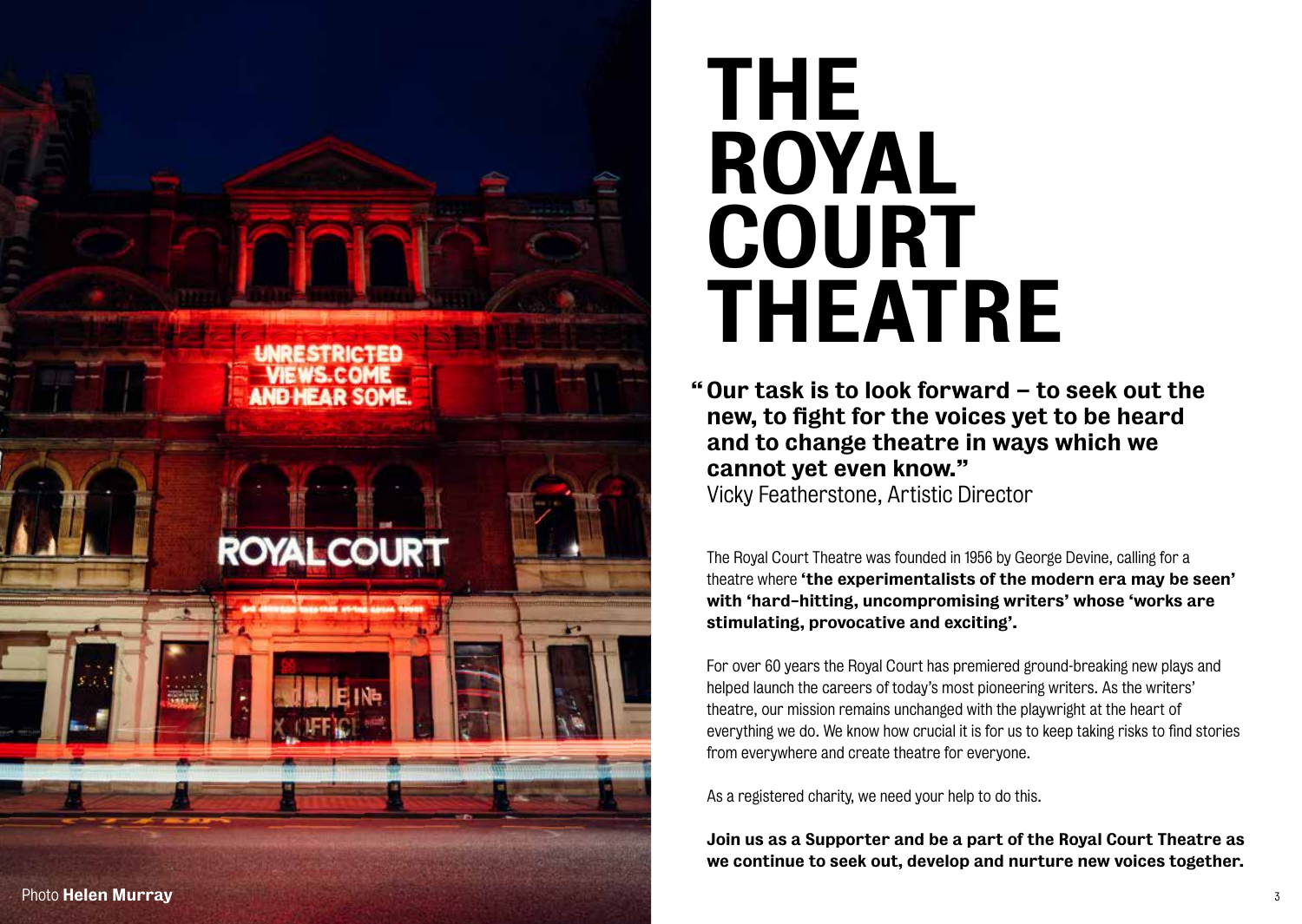By joining us as a Supporter today, you will play a crucial part in the Royal Court's work and future, both on and off our stages:

ON STAGE - providing a platform for undiscovered, emerging and established writers to develop their work for our stages, creating provocative theatre that inspires audiences and questions the world around us.

WRITER DEVELOPMENT - reading over 2,500 scripts and nurturing hundreds of writers each year through our unique writer development programmes to find, cultivate and encourage tomorrow's game-changers.

**PARTICIPATION** - empowering the next generation of theatre makers through our projects for, and with, young people, giving them opportunities to experiment, question and innovate, and reaching hundreds of people through our radical grass-roots community activities.

INTERNATIONAL - working in over 70 countries, in 30 languages through our ground-breaking international work, inspiring writers beyond our borders to address subjects that feel urgent to us all.

Each year, to keep doing this work, we need to raise £1.5 million in addition to our Arts Council England core grant and ticket sales. Your support is vital to us.

By joining us, we'll find ways to thank you for your incredible commitment, giving you opportunities to get to know us better.

Our Supporters' generosity "and passion empower the Royal Court Theatre. It's an honour to have such an incredible group of people backing our work, we couldn't do it without them, without you." Anthony Burton CBE, Royal Court Chair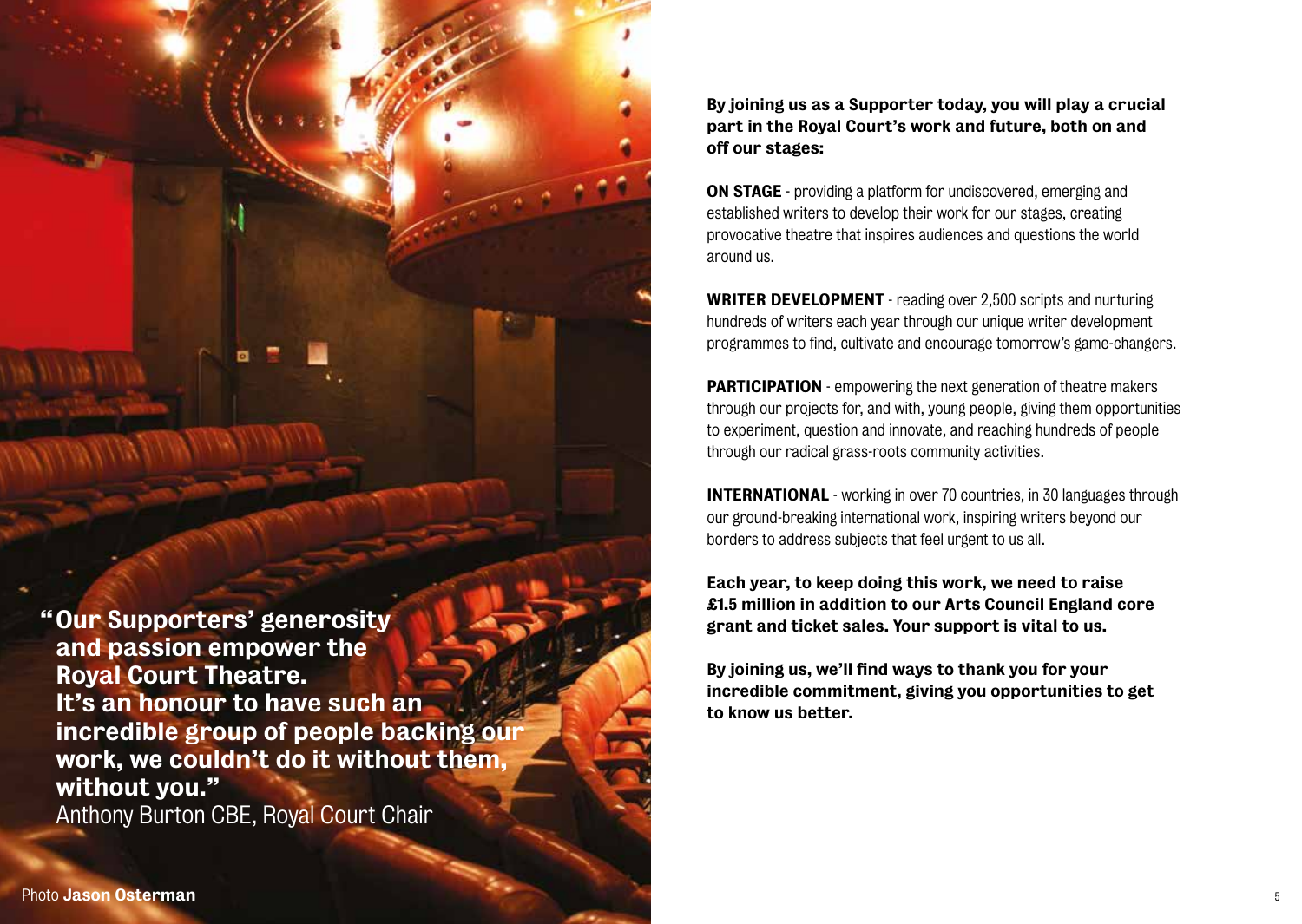

The Royal Court is the one place where you "meet everybody who works on the show. Whenever I come here to do a play, everyone is always up for a challenge.

#### Thanks to everybody who supports and from me a very personal thank you: you've kept me in trousers."

Anthony Neilson, playwright

### JOIN AS A SILVER SUPPORTER

£250–£499 a year\*

- Receive Supporters' Priority Booking
- Get insider knowledge about our work from our artistic team with invitations to Season Launch Events
- Celebrate with us, our casts and creative teams at the annual Royal Court Supporters' Party
- Join us for a Supporters' Backstage Tour
- Be invited to join Royal Court Production Circles (see page 16 for further information)
- Go behind the scenes with our Supporters' e-newsletter
- Be recognised for your support on our website

### JOIN AS A GOLD SUPPORTER

£500–£1,499 a year\*

#### Enjoy Silver Supporter benefits plus:

- Join fellow Supporters for pre-show drinks and canapés at two of our Supporters' Receptions
- Receive a complimentary playtext when attending Supporters' Receptions

\*These levels of the Supporters' scheme include a benefits portion which represents the cost of the scheme to the theatre and a suggested donation. The benefits can be purchased separately at the stated price; to do so, please contact the Development team. The remaining balance is a suggested donation and is eligible for Gift Aid. For the Silver level the split is: Donation from £160 – Benefits £90. For the Gold level the split is: Donation from £340 – Benefits £160.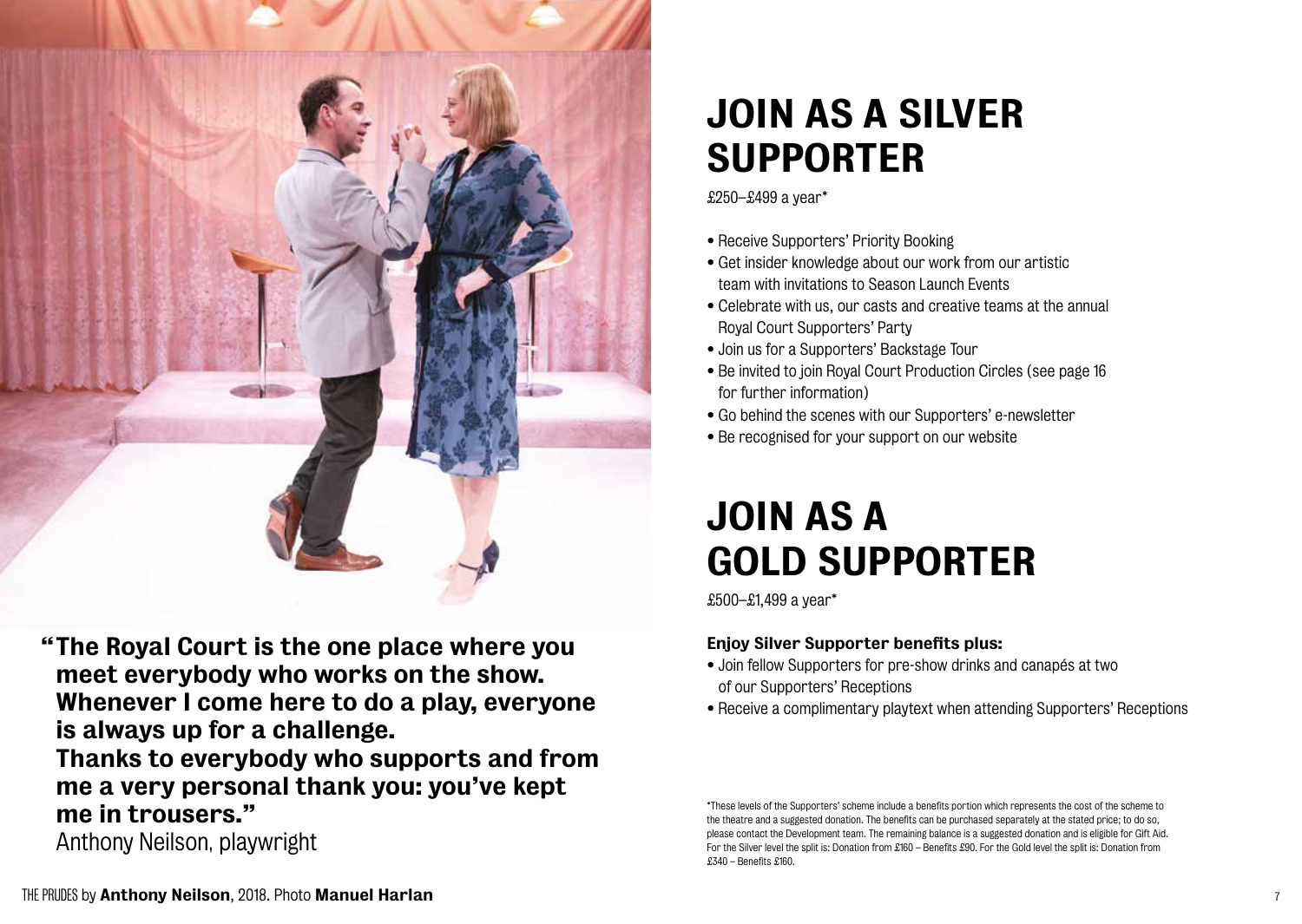### JOIN AS A PLATINUM SUPPORTER

£1,500–£2,499 a year\*

#### Enjoy Gold Supporter benefits:

- Receive Supporters' Priority Booking
- Get insider knowledge about our work from our artistic team with invitations to Season Launch Events
- Celebrate with us, our casts and creative teams at the annual Royal Court Supporters' Party
- Join us for a Supporters' Backstage Tour
- Be invited to join Royal Court Production Circles (see page 16 for further information)
- Go behind the scenes with our Supporters' e-newsletter

#### And some additional special benefits:

- Enjoy eight complimentary tickets and a personal booking service through a dedicated member of the Development Team
- Join fellow Supporters for pre-show drinks and canapés at four of our Supporters' Receptions
- Receive a complimentary playtext when attending Supporters' Receptions
- Be recognised for your support in Royal Court playtexts, in our building and on our website

The Royal Court has nurtured, provoked and challenged me from the moment writing for theatre seemed a faint possibility for me. "

Its uncompromising commitment to risk-taking, bravado and joy has indelibly marked me as an artist and human. I'm honoured to call it a second home." Jasmine Lee-Jones, playwright

\*This level of the Supporters' scheme includes a benefits portion which represents the cost of the scheme to the theatre and a suggested donation. The benefits can be purchased separately at the stated price; to do so, please contact the Development team. The remaining balance is a suggested donation and is eligible for Gift Aid. For the Platinum level the split is: Donation from £850 – Benefits £650.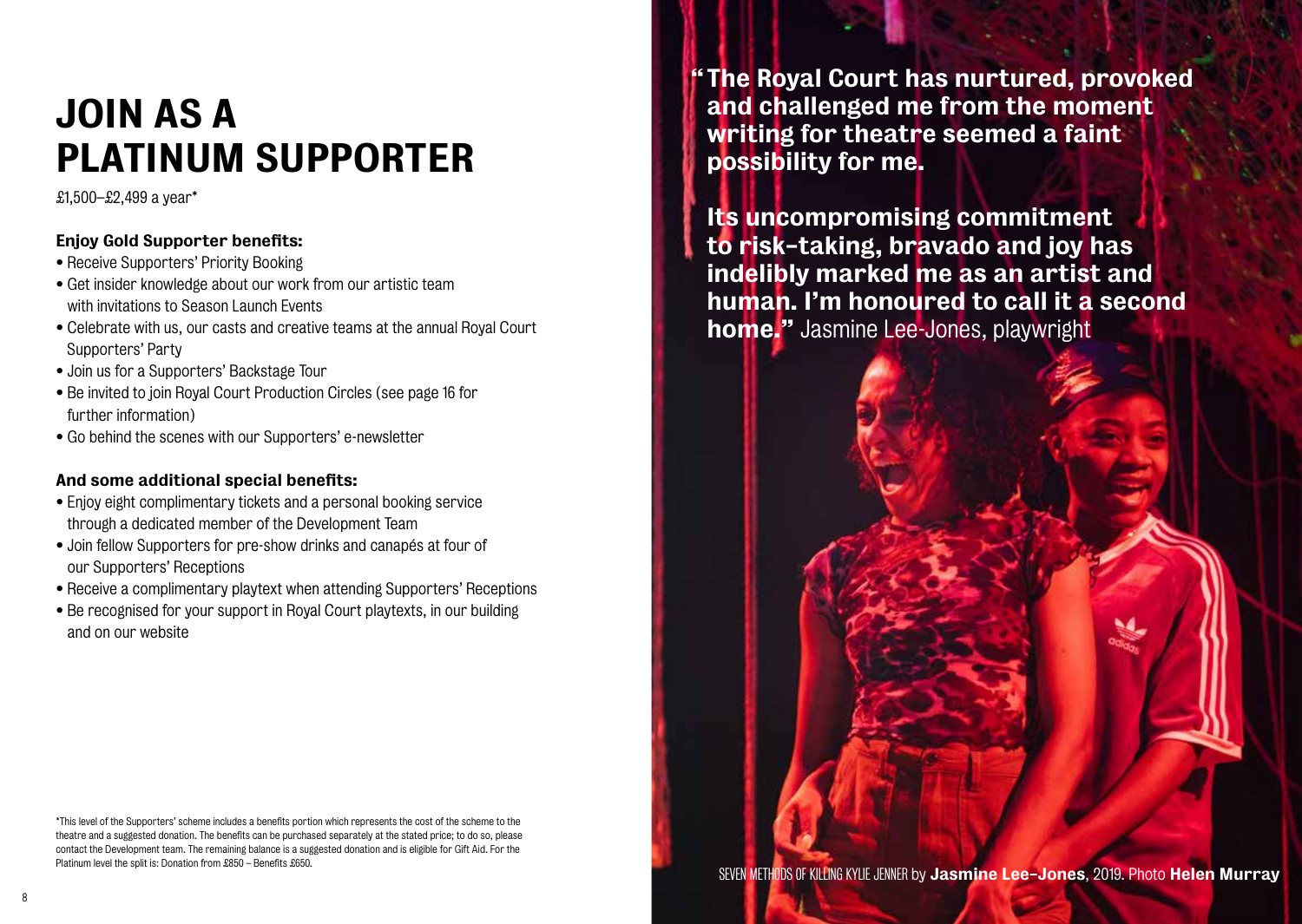"I feel like people my age don't often feel that their voice matters, but I know when I am at the Royal Court, mine does." Participation project contributor

HEARTBAND was part of the Royal Court's online LIVING NEWSPAPER, EDITION 7: THE LAST WORD. Edition 7 by a group of young people aged 14–21 who worked together as part of a writers' group led by our Participation department.

PNOTO **HeIen MUPPAV** each with the explicit aim of developing a deeper relationship with the Royal Court. The Participation department curates and delivers a programme of work for young people and community groups, creating artistically ambitious collaborations with the Royal Court's season of work. The department provides an insight into theatre through workshops, residencies and event

HEARTBAND by

Tyreke Leslie, 2021 Photo Helen Murray

### JOIN OUR DIRECTORS' CIRCLE

£2,500–£4,999 a year\*

#### Enjoy Platinum Supporter benefits:

- Receive Supporters' Priority Booking
- Get insider knowledge about our work from our artistic team with invitations to Season Launch Events
- Celebrate with us, our casts and creative teams at the annual Royal Court Supporters' Party
- Join us for a Supporters' Backstage Tour
- Be invited to join Royal Court Production Circles (see page 16 for further information)
- Go behind the scenes with our Supporters' e-newsletter
- Join fellow Supporters for pre-show drinks and canapés at four of our Supporters' Receptions
- Receive a complimentary playtext when attending Supporters' Receptions
- Be recognised for your support in Royal Court playtexts, in our building and on our website

#### And some additional special benefits:

- Enjoy 10 complimentary tickets and a personal booking service through a dedicated member of the Development Team, including access to sold-out performances
- Attend a Supporters' Script meeting to find out how the Royal Court's Literary team work with writers, develop plays and help programme our seasons
- Gain insight and access to all aspects of our work with unique events including Q&As with our artistic team, set tours and other special invitations (extra cost may apply)

\*This level of the Supporters' scheme includes a benefits portion which represents the cost of the scheme to the theatre and a suggested donation. The benefits can be purchased separately at the stated price; to do so, please contact the Development team. The remaining balance is a suggested donation and is eligible for Gift Aid. For the Directors' Circle the split is: Donation from £1,740 – Benefits £760.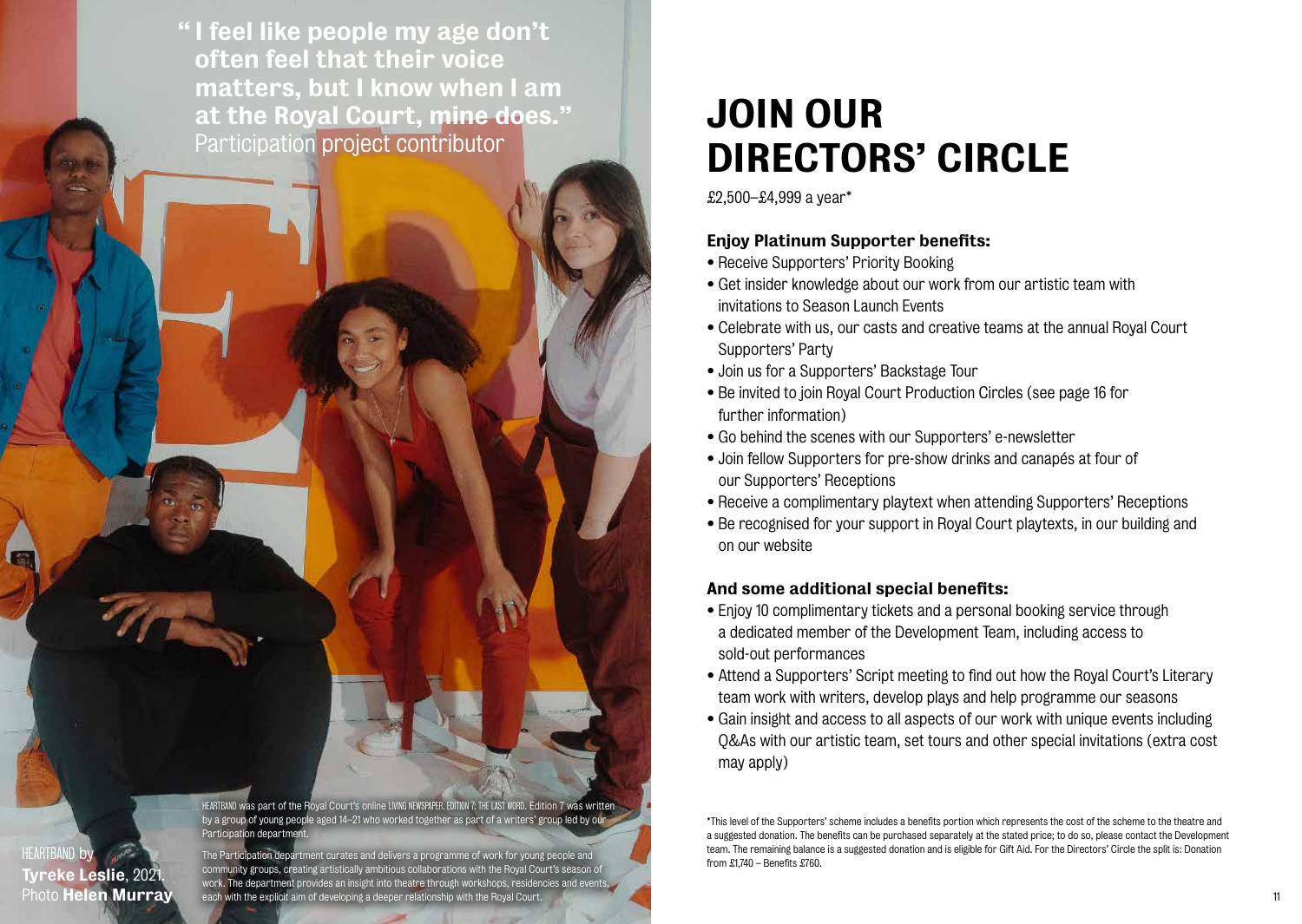£5,000–£9,999 a year\*

#### Enjoy Directors' Circle benefits:

- Receive Supporters' Priority Booking
- Get insider knowledge about our work from our artistic team with invitations to Season Launch Events
- Celebrate with us, our casts and creative teams at the annual Royal Court Supporters' Party
- Join us for a Supporters' Backstage Tour
- Be invited to join Royal Court Production Circles (see page 16 for further information)
- Go behind the scenes with our Supporters' e-newsletter
- Join fellow Supporters for pre-show drinks and canapés at four of our Supporters' Receptions
- Receive a complimentary playtext when attending Supporters' Receptions
- Be recognised for your support in Royal Court playtexts, in our building and on our website
- Attend a Supporters' Script meeting to find out how the Royal Court's Literary team work with writers, develop plays and help programme our seasons
- Gain insight and access to all aspects of our work with unique events including Q&As with our artistic team, set tours and other special invitations (extra cost may apply)

#### And some additional special benefits:

- Be invited to our annual Artistic Director's Dinner with Royal Court writers and artistic team
- Enjoy 12 complimentary tickets at the Royal Court Theatre and a personal booking service through a dedicated member of the Development Team, including access to sold-out performances
- Celebrate new work with us at Royal Court Opening Nights for Jerwood Theatre Downstairs plays, with pre and post-show receptions
- Join us in the West End for Opening Nights of Royal Court transfers

\*This level of the Supporters' scheme includes a benefits portion which represents the cost of the scheme to the theatre and a suggested donation. The benefits can be purchased separately at the stated price; to do so, please contact the Development team. The remaining balance is a suggested donation and is eligible for Gift Aid. For the Directors' Circle the split is: Donation from £3,800 – Benefits £1,200.



Everyone talks about how much "the writers are at the heart of what they do, but the Royal Court really means it, it's written into the theatre's DNA." Dennis Kelly, playwright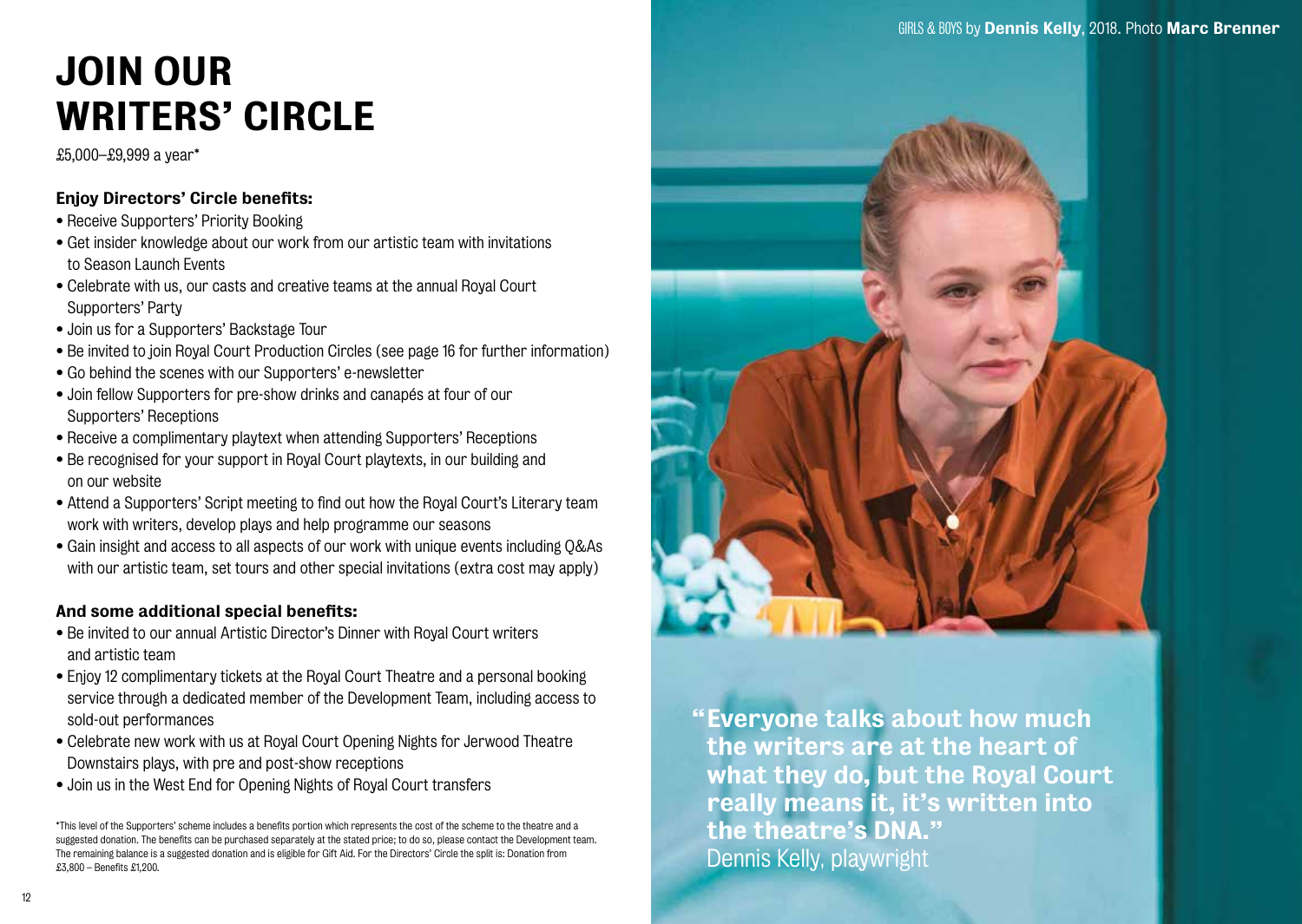The commitment and passion we receive "from our Artistic Director's Circle is an inspiration. Their support is so significant to a theatre like the Royal Court, it's actually tangible. Without it we could not take the risks necessary for our success. I have such huge respect for our Supporters, it's always a real pleasure sharing our work with them. Vicky Featherstone, Artistic Director





### JOIN OUR ARTISTIC DIRECTOR'S **CIRCLE**

Recognising and celebrating gifts of £10,000 and above

The extraordinary commitment we receive from our major donors in the Artistic Director's Circle encourages us to take risks, enabling our programmes to go from strength to strength. We engage with Supporters at this level whose interest and belief in the Royal Court leads us forward, helps us push boundaries, find new voices and bring game-changing new work to life.

We share our work with our Artistic Director's Circle in unique and bespoke ways, offering opportunities to become further involved at the theatre, learn more about our teams, the artists, and work on and off our stages.

Supporters in this Circle can fund different areas of our work including:

- Writers' commissions
- International projects
- Participation work with young people and community groups
- Key posts at the theatre
- Productions

By joining the Artistic Director's Circle, the significant support you lend us will make a real difference to what we are able to achieve and the artistic risks we can take.

Please get in touch with Anuja Batra (020 7565 5049; anujabatra@royalcourttheatre.com) if you'd like to find out more about our fundraising needs and ways in which you can get involved.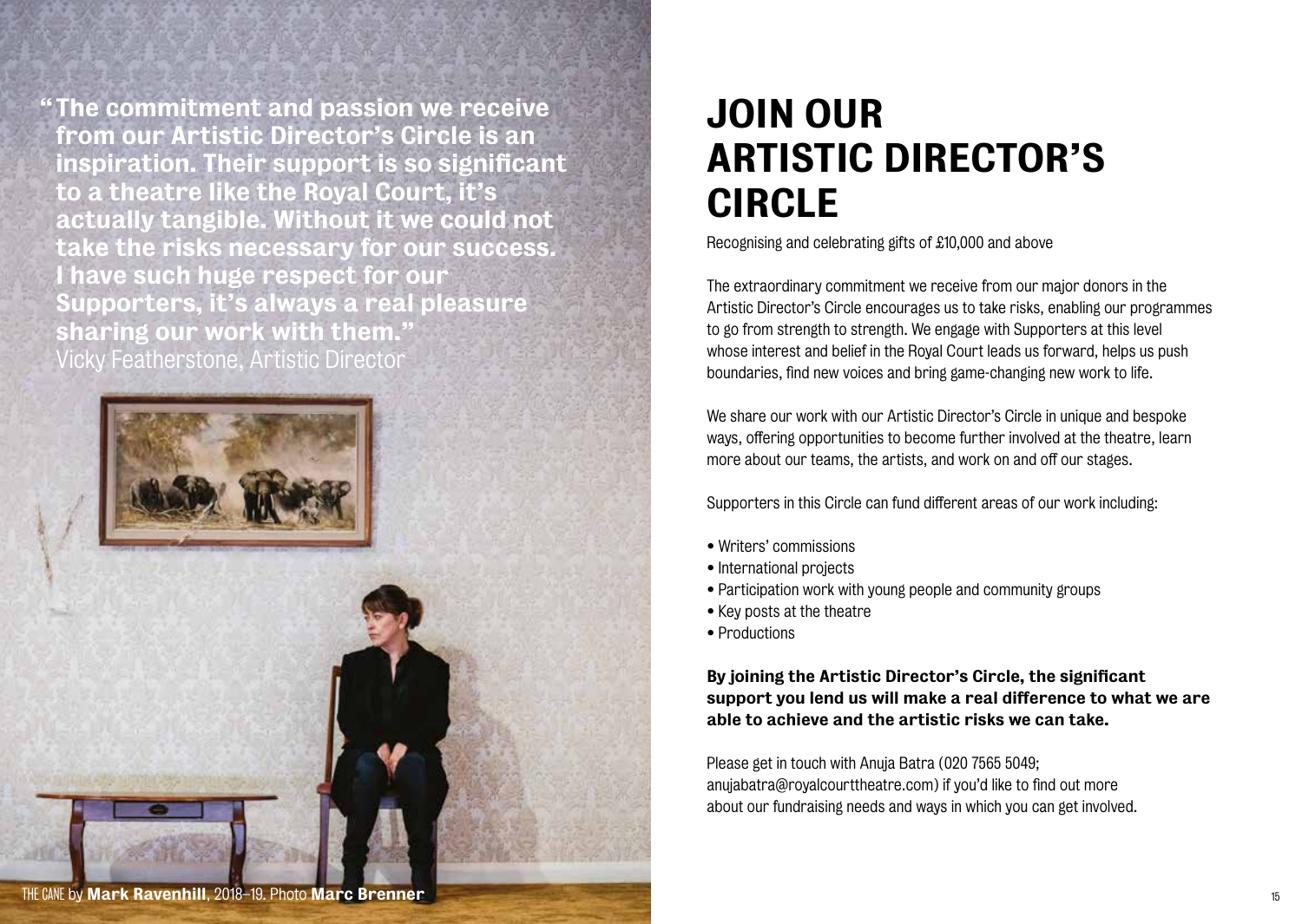### ROYAL COURT PRODUCTION CIRCLES

Royal Court Production Circles offer a deeper engagement with the Royal Court by providing Supporters with special access to a chosen Royal Court production.

Only existing Supporters are invited to join and can do so by donating to the Production Circle at the level of their choice. We aim to offer at least one Production Circle in each of our seasons.

These are unique opportunities to go behind the scenes at the Royal Court and follow a particular play from page to stage. Past Royal Court Production Circles have included invitations to a rehearsal, lunch with the play's director and writer, on-stage set tours and a designer studio visit.



#### Supporters at the Royal Court Theatre

How to make your contribution

Go online at royalcourttheatre.com/support-us Call us on 020 7565 5060 Or complete and send this form to: Development Office, Royal Court Theatre, Sloane Square, London SW1W 8AS

I would like to join the Royal Court at the following level:

Silver £250–£499 per year

Gold £500–£1,499 per year

Platinum £1,500–£2,499 per year

Directors' Circle £2,500–£4,999 per year

Writers' Circle £5,000–£9,999 per year

Artistic Director's Circle from £10,000 per year

I would like to make a donation of £ ............. to support new writing at Royal Court Theatre.

#### My details

I would like my name to be listed on all acknowledgements (print and online) as:

Boost your donation to the Royal Court with Gift Aid. For every £1 you donate, we can claim an additional 25p from HMRC at no extra cost to you.

giftaid it

By pledging to support the Royal Court for more than one year, you will help us build a more sustainable and robust future for our work, giving us the freedom to take bigger and bolder risks. I pledge to commit

This year and next year, I'm making a commitment to

This year and the following two years, I'm invested in

to this level of support for:

new voices at the Royal Court.

new voices at the Royal Court.

This year.

I want to Gift Aid this donation and any donations I make in the future or have made in the past 4 years to The English Stage Company Ltd. I am a UK taxpayer and understand that if I pay less Income Tax and/or Capital Gains Tax than the amount of Gift Aid claimed on all my donations in that tax year it is my responsibility to pay any difference.

Please notify the Royal Court Theatre if you want to cancel this declaration, change your name or home address or no longer pay sufficient tax on your income and/or capital gains. If you pay Income Tax at the higher or additional rate and want to receive the additional tax relief due to you, you must include all your Gift Aid donations on your Self-Assessment tax return or ask HM Revenue and Customs to adjust your tax code.

I cannot Gift Aid this donation.

Signature: Date: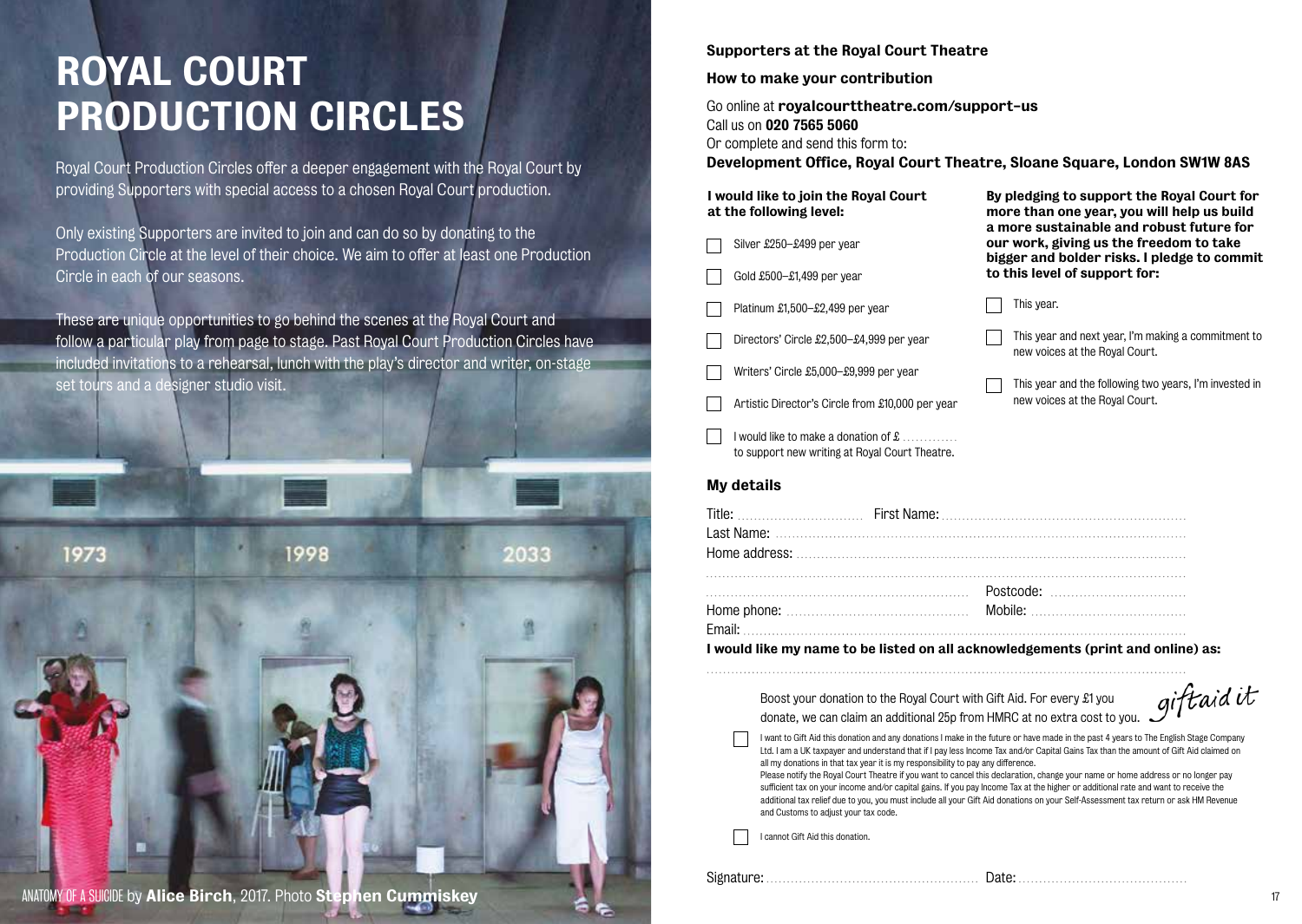#### I am paying by

Cheque payable to The English Stage Company Limited. (If you would like to donate by Charities Aid Foundation cheque, please note the benefits portion of our Supporters' schemes must be paid by separate personal cheque or credit/debit card.)

Credit/debit card, please contact me by telephone. You can choose to make a one-off annual payment or set-up a recurring payment using your preferred card.

A contribution in US dollars. Please send me further information about The Chapel & York US Foundation. US taxpayers can donate in US dollars online, by cheque or wire transfer. (Please note the benefits portion of our Supporters' schemes must be paid by separate personal cheque or credit/debit card.)

Direct Debit, see my details below. I wish to pay:  $\Box$  annually  $\Box$  quarterly  $\Box$  monthly

Instruction to your Bank or Building Society to Pay by Direct Debit. Complete this form and mail to the Royal Court Theatre.



To the manager (Bank/Building Society Name)

Bank/Building Society Address

Name(s) of account holder(s)

| Branch Sort Code | Bank/Build          |  |
|------------------|---------------------|--|
|                  | <u> AN AN AN AN</u> |  |
|                  |                     |  |



 $\boxed{4}$   $\boxed{1}$   $\boxed{2}$   $\boxed{5}$   $\boxed{5}$   $\boxed{9}$ 

Please pay The English Stage Company Limited Direct Debits from the account detailed in this instruction subject to safeguards assured by the Direct Debit Guarantee. I understand that this instruction may remain with The English Stage Company Limited and, if so, details will be passed electronically to my Bank/Building Society.

Signature: Date:

We're always happy to tell you more about the work we do on and off our stages. Please get in touch if there's an area of our work you'd like to hear more about.

To get in touch about joining us as a Supporter, leaving a gift in your will or making a donation, please contact the Development team:

Anuja Batra Head of Individual Giving anujabatra@royalcourttheatre.com 020 7565 5049

Amy Millward Individual Giving Manager amymillward@royalcourttheatre.com 020 7565 5060

Royal Court Theatre Sloane Square London SW1W 8AS

royalcourttheatre.com/support-us

<u>listered charity numbe</u>